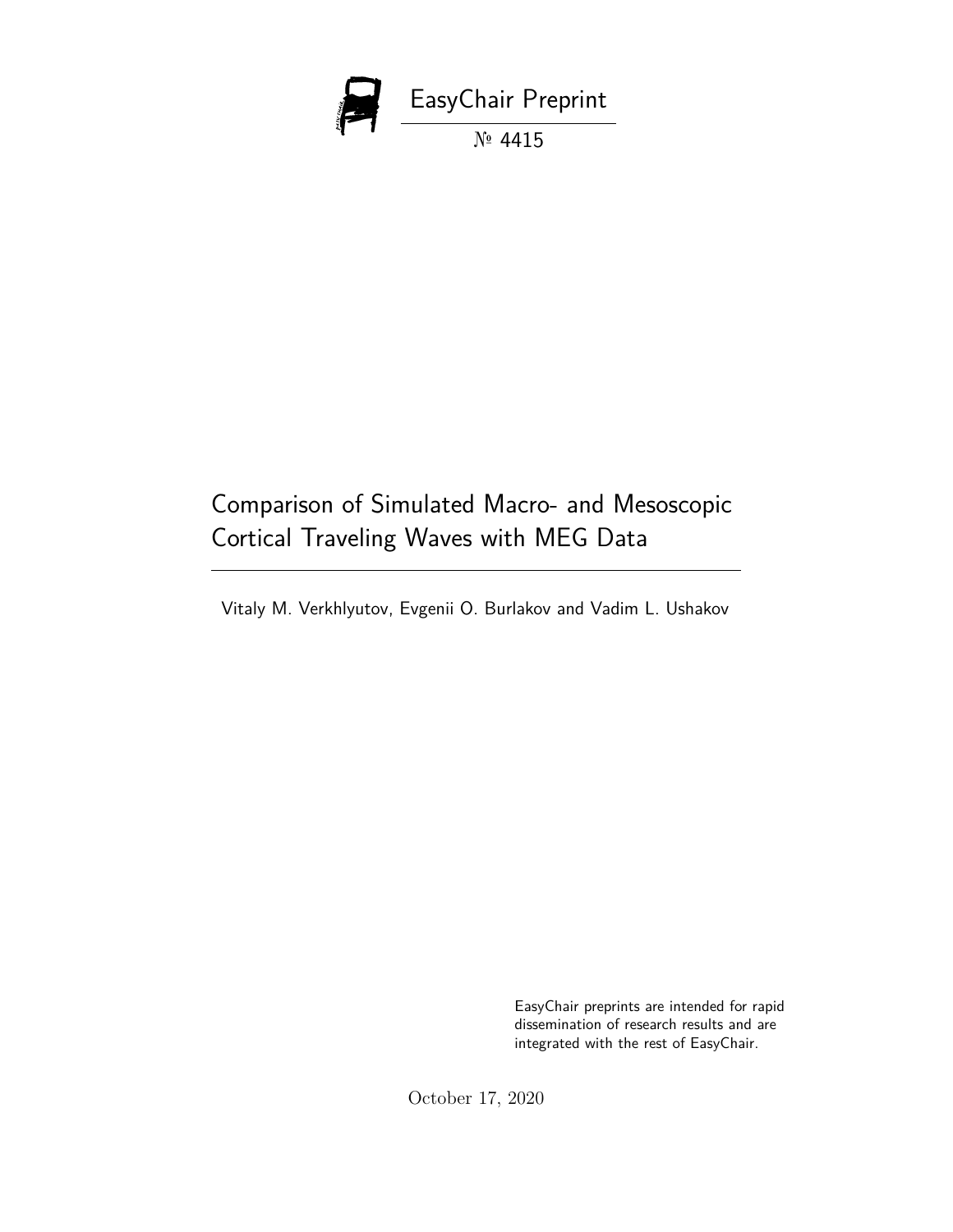# Comparison of Simulated Macro- and Mesoscopic Cortical Traveling Waves with MEG data?

Vitaly M. Verkhlyutov<sup>1</sup>, Evgenii O. Burlakov<sup>2,3</sup>, and Vadim L. Ushakov<sup>4,5,6</sup>

<sup>1</sup> Institute of Higher Nervous Activity and Neurophysiology of RAS, 5A Butlerova St., 117485 Moscow, Russian Federation verkhliutov@ihna.ru

<sup>2</sup> University of Tyumen, 6 Volodarskogo St., 625003 Tyumen, Russian Federation

<sup>3</sup> Derzhavin Tambov State University, 33 Internatsional'naya St., 392000 Tambov,

Russian Federation

<sup>4</sup> National Research Center Kurchatov Institute, 1 Akademika Kurchatova pl., 123182 Moscow, Russian Federation

<sup>5</sup> National Research Nuclear University MEPhI, 31 Kashirskoe hwy, 115409 Moscow, Russian Federation

 $6$  Russian State University for the Humanities, GSP-3, Miusskaya sq.  $6$ , 125993 Moscow, Russian Federation

Abstract. We simulated radial traveling waves of local currents on the folded surface of the human cerebral cortex. The magnetic fields on the surface of the head were calculated by individual MRI. Model MEGs were compared with experimental data using two-dimensional correlation. The maximum values of correlation coefficients were determined for traveling wave velocities of 0.2 m/s with epicenters in the occipital lobes of the brain, including in regions V1, V2. In these cases, a jump in the levels of maximum correlations in time and space was noted. At a speed of 6 m/s, the maximum values were smallest, and the change in the level of correlations was smoothed out. The results of the study show the advantage of the intra-cortical hypothesis of the brain traveling waves.

Keywords: cortical traveling waves, intra-cortical hypothesis, MEG

# 1 Introduction

Traveling waves of local brain potentials have been experimentally found in animals from snails [1] to the higher apes [2] and man [3]. These waves can be recorded only when using intracortical electrodes [4] or voltage-dependent dyes [5].

Macroscopic traveling waves observed in recording of EEG, MEG, and ECoG are visualized using interpolation and most likely reflect the effects caused by

<sup>?</sup> The work was supported by RFBR Grants 20-015-00475 and partially supported by OFI-m grant 17-29-02518. The work of E.O. Burlakov in the reported study was funded by RFBR and FRLC, project number 20-511-23001.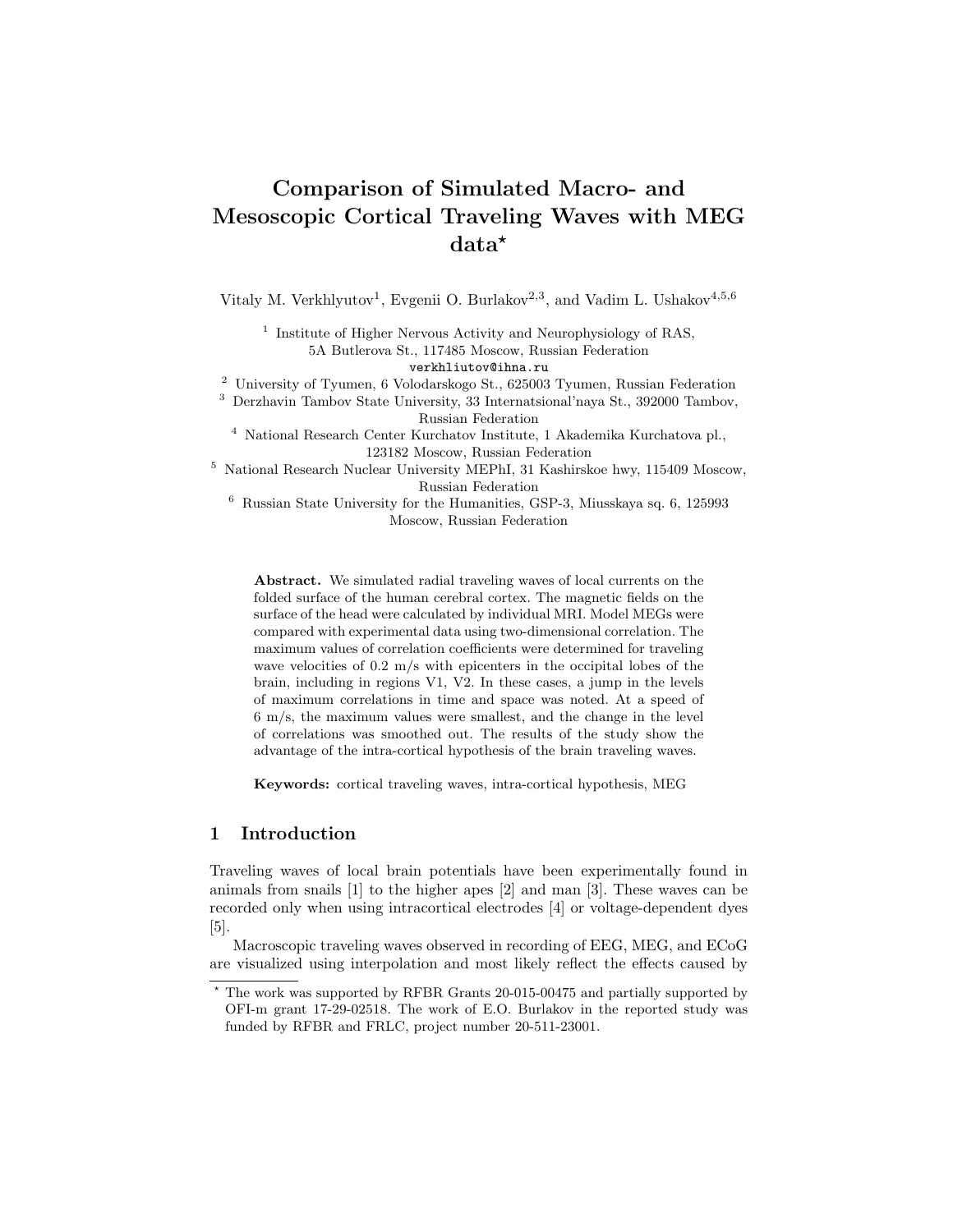extracellular currents in the conductive volumetric environment of the brain, its shells, skull and head integuments. The visibility of macroscopic traveling waves is conditioned by the equivalent rotating dipoles formed due to the movement of cortical traveling waves along the complex folded surface of the brain [6, 7]. The validity of this approach based on experimental data was shown by us in a number of works [8, 9].

On the other hand, the hypothesis of macroscopic traveling waves, which has no direct experimental support, is used to interpret the results [10]. If the propagation of excitation, creating mesoscopic traveling waves of local brain potentials, is due to the transverse processes of unmyelinated axonal fibers (the propagation speed of action potentials  $\langle 1 \text{ m/s} \rangle$ , then macroscopic traveling waves explain the transmission of signals through the white matter of the brain to the propagation velocity of action potentials  $> 1$  m/s). In this work, we evaluated hypotheses about macro- and mesoscopic cortical traveling waves by simulating such waves on a three-dimensional model of the cortical surface of the human brain and reconstructing the MEG to compare model data with experimental data.

# 2 Materials and Methods

We used one healthy, right-handed subject for the MEG analysis. Registration was done on a 306-channel MEG using an Elekta Neuromag Vector View setup (Elekta Oy, Finland), which was located in a magnetically shielded room. MEG recording was carried out for 9 minutes in a state of quiet wakefulness with closed eyes. High-resolution structural MRI of the head was obtained on a Magnetom Verio 3 (Siemens) tomograph based on a T1-weighted sequence  $(R = 1900 \text{ ms}, E$  $= 2.21$  ms, voxel size 1x1x1 mm). According to MRI data, a model of individual surfaces of the head and brain was built with a resolution of about 300 thousand vertices. In turn, each vertex was an epicenter, for which the distributions of the current density in the form of radial traveling waves with propagation velocities of 0.2 or 6 m/s and an average frequency of 11 Hz were calculated. The model waves propagated over a distance of 2 cm for a lower speed and 20 cm for a higher one. We conditionally called the first model "mesoscopic", because for it, a limited wave propagation of no more than 20 mm was assumed. In the second case, the model wave covered almost the entire surface, and in numerous works such traveling waves are called "macroscopic" [11].

The direct MEG problem was solved using the boundary element model separately for each hemisphere [12] in the Brainstorm software environment [13]. The technique is described in detail in our works [8,9,14].

As a result, we obtained 306 values of the magnetic field per 100 ms at the locations of the sensors, that were used to register the MEG in the experiment. Model MEGs were compared with experimental data, by calculating two-dimensional correlation (corr2 function in MatLAB) each time shifting the analysis window by 2 ms. We found the maximum correlation value for each moment of time and the corresponding vertex on the simulating surface of the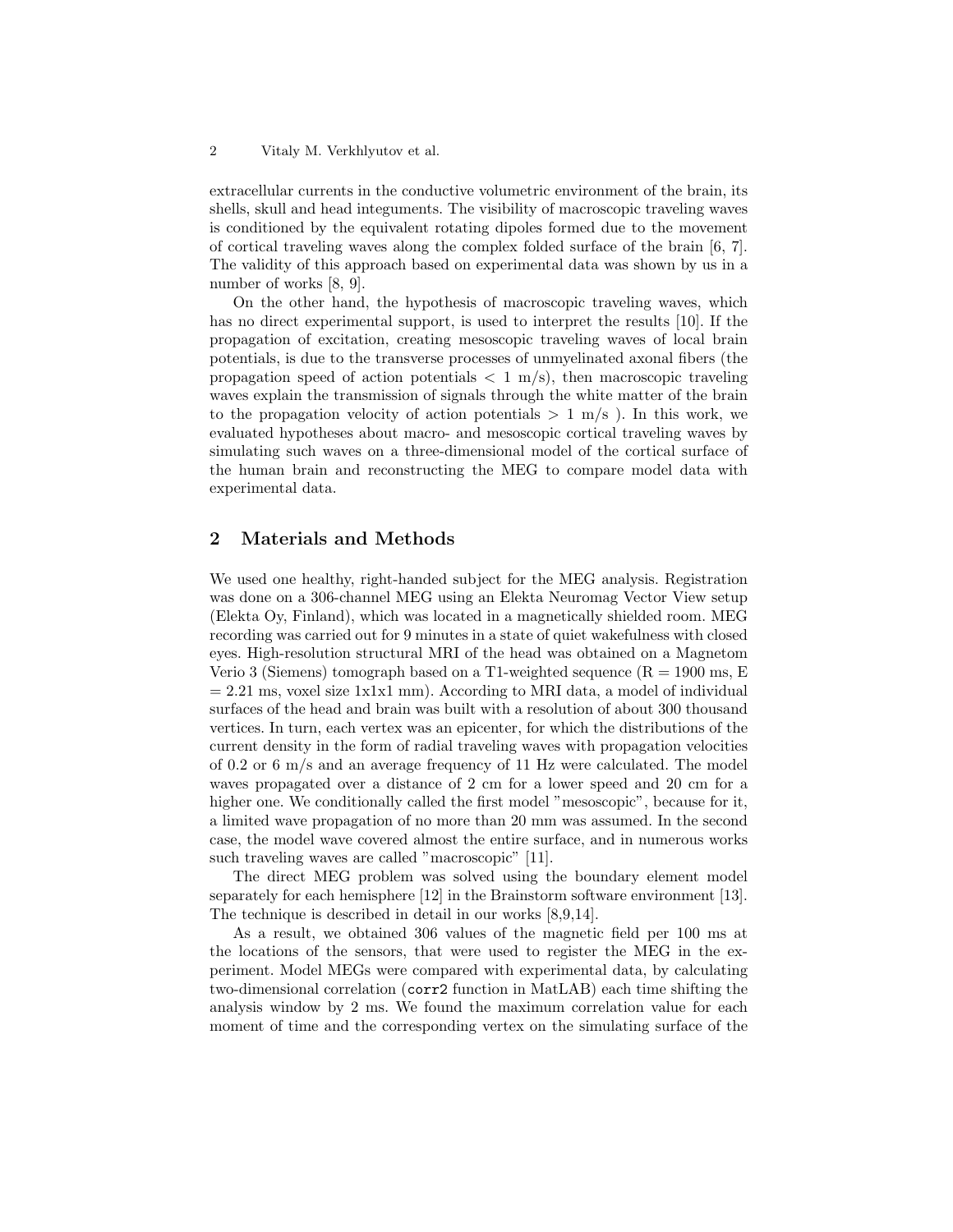subject's cerebral cortex. Thus, the MEG recording was analyzed for 5 min. The obtained data of a set of correlation coefficients were analyzed in order to reveal the advantage of one of the models.

We compared the growth of the maximum values of the correlation coefficients for each of the models separately for each hemisphere. We assessed the normality of the distribution of the correlation coefficients for each of the models and the differences in their mean values using the ANOVA method. The difference between the maximum values of the correlations and their probability for each model were analyzed. We obtained the spatial distribution and dynamics of changes in the positions of the traveling waves epicenters for two types of simulations with the maximum similarities between the model and experimental MEG signals.

# 3 Results

In our analysis, we used model waves from 145885 epicenters for the left hemisphere and 154674 epicenters for the right hemisphere for two velocities and two propagation distances. Two-dimensional correlations were calculated for 15 segments of 20 s between experimental and model signals. For each segment, 9950 correlation values were obtained per epicenter. Thus, 21 773 336 250 coefficients were obtained for the left and 23 085 094 500 values for the right hemispheres for one propagation velocity and the same number of solutions for the second model. For each time interval of 2 ms, the epicenter with the maximum value of the correlation was found separately for each hemisphere of the brain.

The increase in the levels of correlations was significantly different for the compared models (Fig. 1). The level of maximum correlations at a certain moment of time for the simulations of traveling waves with the speed of  $0.2 \text{ m/s}$ was, on average, significantly higher  $(p < 0.0001)$  than for the simulations with the speed of 6.0 m/s for the both hemispheres (Fig. 2).

In the mesoscopic model, the mean correlations were 0.6079 for the left hemisphere and 0.5931 for the right. For the model of macroscopic waves in the right and left hemispheres, the average correlations were at the level of 0.3502 and 0.3635, respectively.

Epicenters for traveling wave velocities of  $0.2 \text{ m/s}$  were determined in the occipital and parietal lobes of the brain with levels  $r > 0.7$ . For a given velocity, 516 such waves were found in the left hemisphere. Most of these epicenters were located in the calcarine fissure and parieto-occipital fissure, which correspond to the areas of the visual cortex V1, V2 (Fig. 3). Epicenters arose in different places of these areas, mainly shifting by a distance of no more than 20 mm and a maximum distance of 70 mm (see "VideoJ02" in Supplementary Materials). At a speed of 6 m/s, the maximum values were lower, and for the level  $r > 0.7$ , only 84 epicenters were identified in the left hemisphere, which were evenly distributed between the frontal and occipital poles (Fig. 4). Position changes in most cases were either local, up to 5 cm, or remote, up to 15 cm, i.e. "jumped" between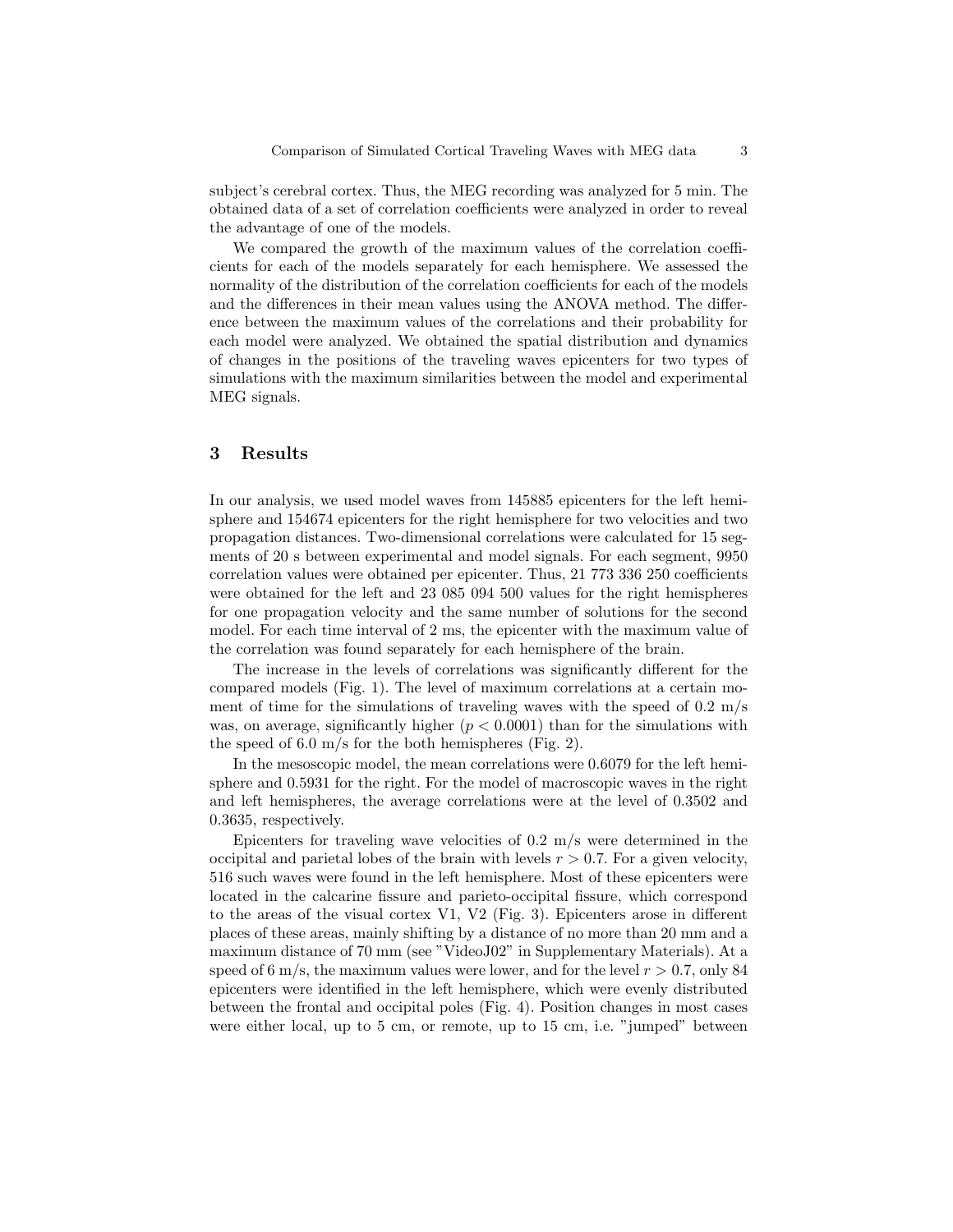4 Vitaly M. Verkhlyutov et al.



Fig. 1. Comparative increase in correlations for traveling wave models with velocities of 0.2 and 6.0 m/s in the left and right hemispheres.



Fig. 2. Comparison of mean correlation values using ANOVA for traveling wave models with wave velocities of 6.0 m/s (1) and 0.2 m/s (2) in the left hemisphere (left) and the right hemisphere (right).

the frontal region and the occipital region (see "VideoJ60" in Supplementary Materials).

The dependence between the numbers of the traveling waves epicenters in the left hemisphere having the correlations with the MEG data, which is greater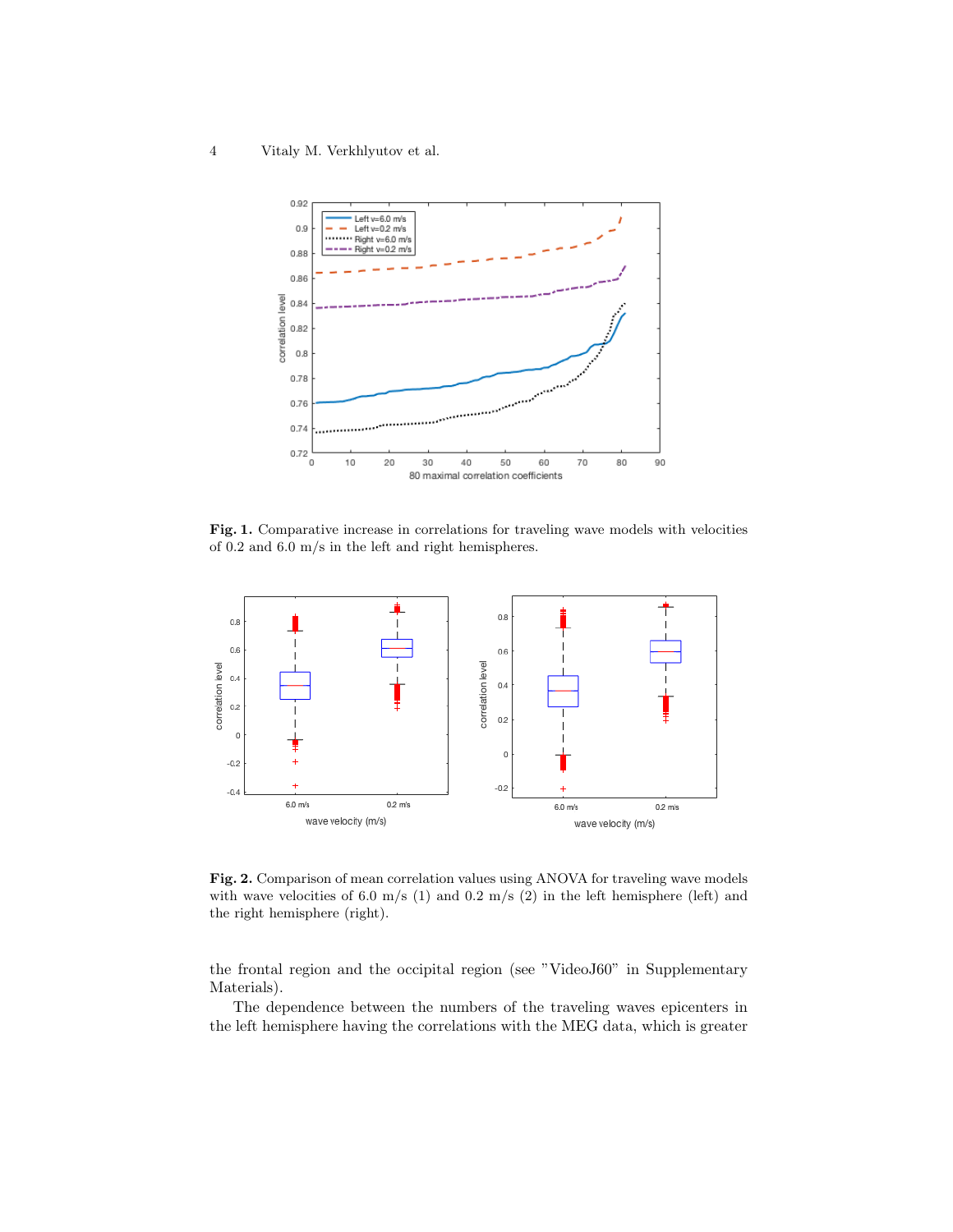

Fig. 3. The epicenters of mesoscopic traveling waves in the left hemisphere and its space dynamic for  $r > 0.7$ ,  $v = 0.2$  m/s.



Fig. 4. The epicenters of macroscopic traveling waves in the left hemisphere and its space dynamic for  $r > 0.7$ ,  $v = 6.0$  m/s.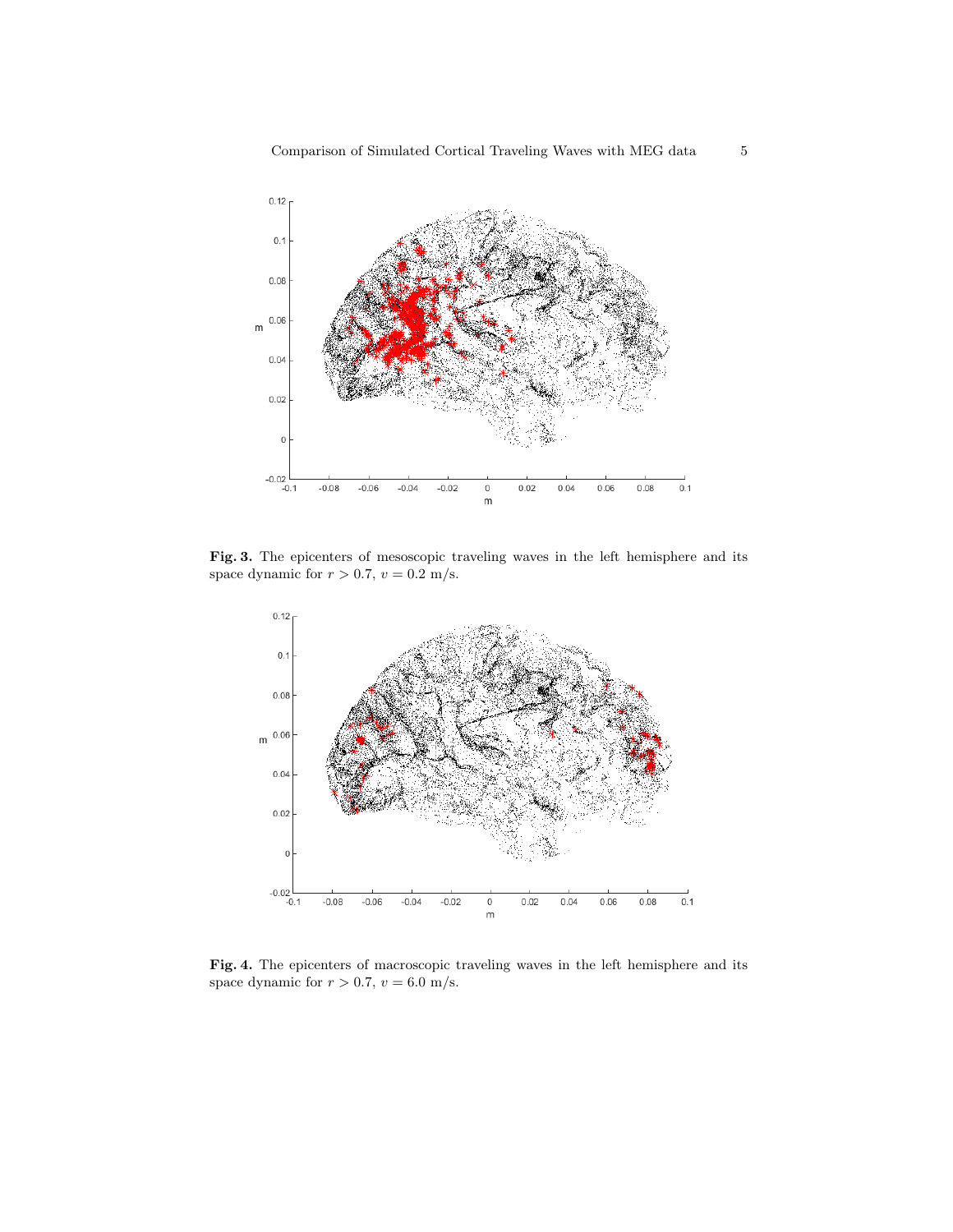#### 6 Vitaly M. Verkhlyutov et al.

than a given threshold and the value of the threshold for the wave velocities  $v = 6.0$  m/s and  $v = 0.2$  m/s is presented in Fig. 5. The relation between these numbers of the epicenters as a function of the threshold correlation is displayed in Fig. 6.



Fig. 5. The numbers of the epicenters of mesoscopic (solid line) and macroscopic (dashed line) traveling waves in the left hemisphere having the correlations greater than a given threshold as functions of the threshold.

Thus, in the left hemisphere, the number of epicenters of the traveling wave with the velocity of 0.2 m/s having a high correlation with the MEG data (i.e.  $r > 0.75$ ) is at least 5 times higher than the corresponding number for the traveling wave velocity of 6.0 m/s. Moreover, by the correlation of 0.8, the number of mesoscopic waves becomes almost 40 times higher than the number of macroscopic traveling waves.

For the right hemisphere, we obtained the results qualitatively similar to the ones demonstrated in Fig. 3 – 6 for the left hemisphere.

## 4 Discussion

Although we have not received absolute evidence in favor of the mesoscopic wave model, the superiority of this model is supported by the data given in Section 3.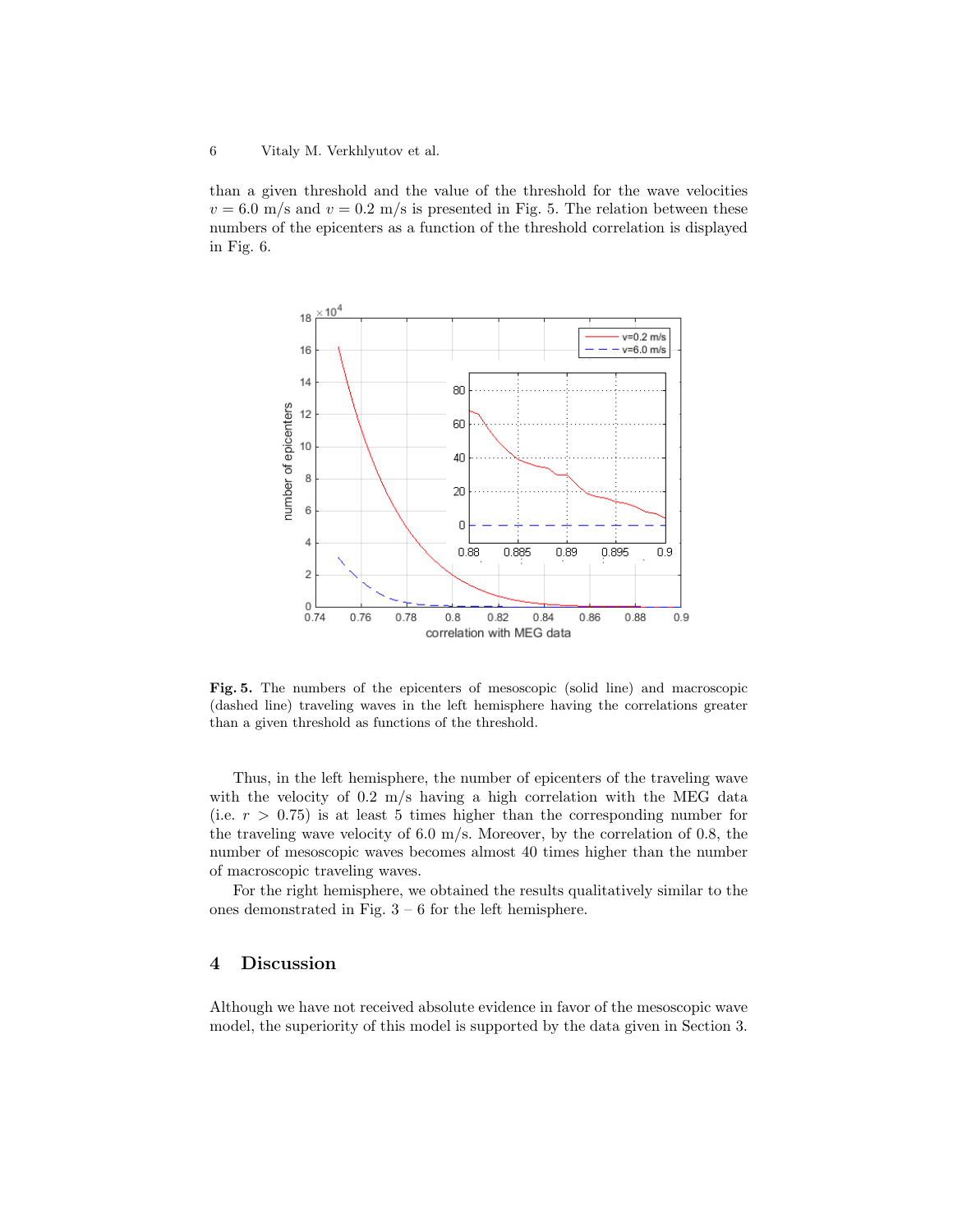

Fig. 6. The relation between the number of mesoscopic waves epicenters and the number of macroscopic waves epicenters in the left hemisphere having the correlations greater than a given threshold as functions of the threshold.

It must be admitted that both models give very similar magnetic field distributions on the head surface and the crucial experiment that will deny the existence of macroscopic cortical waves will be a joint analysis of ECoG records and microelectrode arrays [3] using our calculation methodology.

The analysis using the mesoscopic paradigm, unfortunately, is still limited to one hemisphere, although it is known that the majority of waves arise in symmetrical regions of both hemispheres [6, 15]. Such an analysis is possible, but it requires much more computational resources.

The localisation of the traveling waves epicentres in the occipital cortex is clear, because we analyse the alpha rhythm that is associated with the visual cortex and has the largest amplitude in normal humans in comparison with other similar rhythms. The localisation of the epicentres of the model macroscopic waves reflects the distribution of the magnetic field of the alpha rhythm observed in the occipital and posterior frontal regions. This distribution can also be explained by the presence of powerful current sources in the occipital cortex, which imitates macroscopic waves.

Traveling waves are associated with the mechanism of attention on a mental image. In addition, the brain compares the sensory and mental images [16]. Earlier, we showed a special role of the visual cortical projection periphery in this process [17].

In our work, we observed chaotic jumps in the epicentres of traveling waves in the visual cortex when the subject is at rest with his eyes closed. It is known from the literature that both evoked visual responses and saccadic eye movements are accompanied by traveling waves [18]. In this case, the amplitude of the EEG (EP) and MEG (EMF) is much less than that of the alpha rhythm.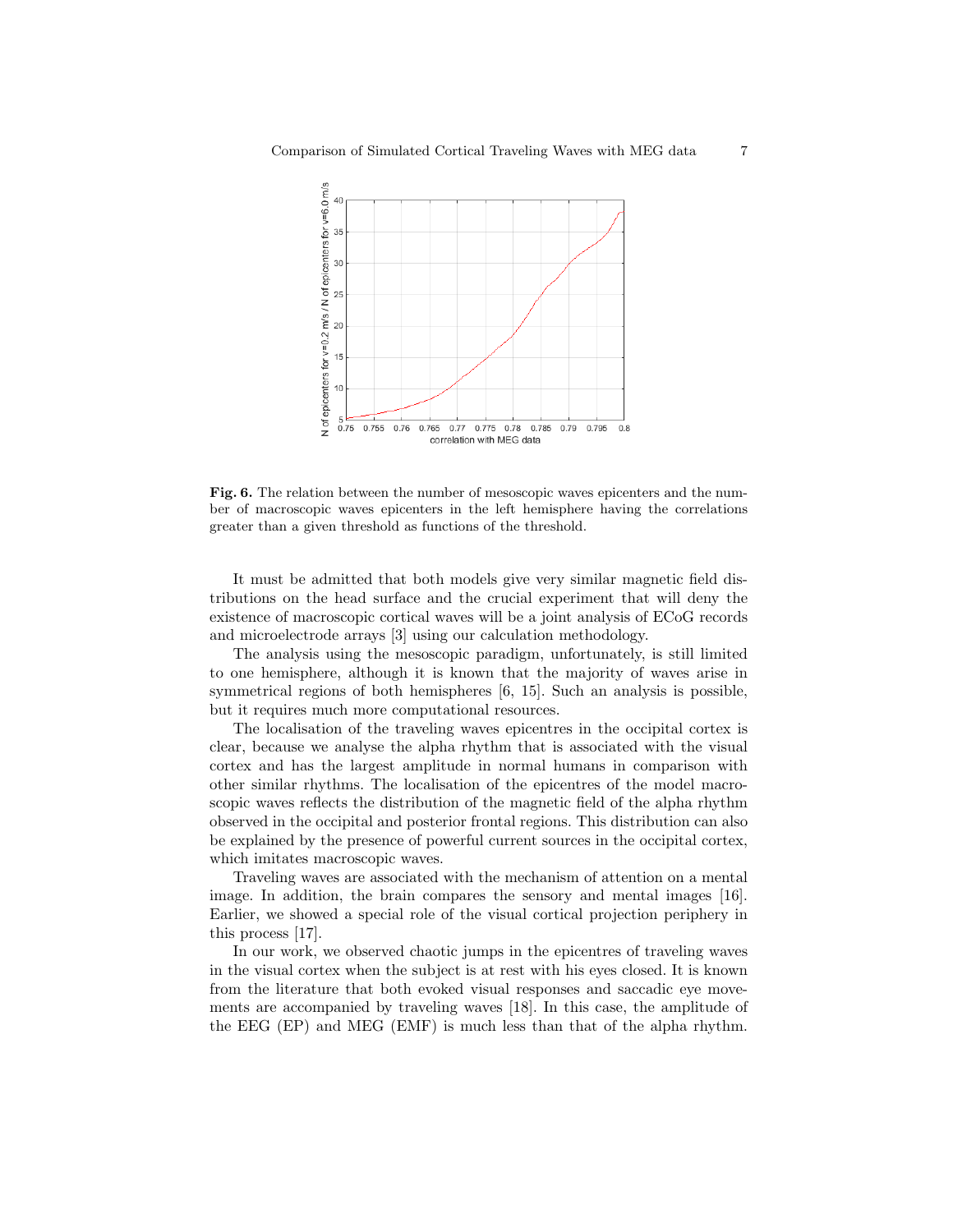8 Vitaly M. Verkhlyutov et al.

Typically, the perceived sensory image is projected onto the central cortical field of the retinotopic projection. Only in cases of lateral vision, the epicentre of the traveling wave appears at the periphery of the cortical projection of the visual field, which causes a noticeable effect of increasing the EEG amplitude [16].

# 5 Ethical approval

Human studies were reviewed and approved by the Ethics Committee of the Institute of Higher Nervous Activity and Neurophysiology, Russian Academy of Sciences. The participant provided written informed consent to participate in this study.

# 6 Supplementary Materials

The "jumps" of the mesoscopic and the macroscopic traveling wave epicenters corresponding to Fig. 3 and Fig. 4 in the time interval of 5 minutes are presented in the time-scale 1:100 in the supplementary video files "VideoJ02" and "VideoJ60", respectively.

# References

- 1. Nikitin, E.S., Balaban, P.M.: Optical recording of responses to odor in olfactory structures of the nervous system in the terrestrial mollusk Helix, Neurosci Behav Physiol, 31(1), 21–30 (2001) doi:10.1023/a:1026666012225, PMID: 11265810
- 2. Denker, M., Zehl, L., Kilavik, B.E., Diesmann, M., Brochier, Riehle, A., Grün, S.: LFP beta amplitude is linked to mesoscopic spatio-temporal phase patterns, Sci Rep. 8(1), 5200 (2018) doi:10.1038/s41598-018-22990-7
- 3. Martinet, L.E., Fiddyment, G., Madsen, J.R., Eskandar, E.N., Truccolo, W., Eden, U.T., Cash, S.S., Kramer, M.A.: Human seizures couple across spatial scales through travelling wave dynamics, Nat Commun., 8, 14896 (2017) doi:10.1038/ncomms14896
- 4. Le Van Quyen, M., Muller, L.E., Telenczuk, B., Halgren, E., Cash, S., Hatsopoulos, N.G., Dehghani, N., Destexhe, A.. High-frequency oscillations in human and monkey neocortex during the wake-sleep cycle, Proc Natl Acad Sci USA, 113(33), 9363–9368 (2016) doi:10.1073/pnas.1523583113
- 5. Muller, L., Reynaud, A., Chavane, F., Destexhe, A.: The stimulus-evoked population response in visual cortex of awake monkey is a propagating wave, Nat Commun, 5, 3675 (2014) doi:10.1038/ncomms4675
- 6. Verkhliutov, V.M.: A model of the structure of the dipole source of the alpha rhythm in the human visual cortex., Zh Vyssh Nerv Deiat Im I.P. Pavlova, 46, 496–503 (1996) PMID: 8755052
- 7. Hindriks, R., van Putten, M.J.A.M., Deco, G.: Intra-cortical propagation of EEG alpha oscillations, Neuroimage, 103:444-453 (2014) doi:10.1016/j.neuroimage.2014. 08.027
- 8. Verkhlyutov, V., Sharaev, M., Balaev V., Osadtchi A., Ushakov V., Skiteva L., Velichkovsky, B.: Towards localization of radial traveling waves in the evoked and spontaneous MEG: A solution based on the intra-cortical propagation hypothesis, Procedia Computer Science, 145, 617–622 (2018) doi:10.1016/j.procs.2018.11.073